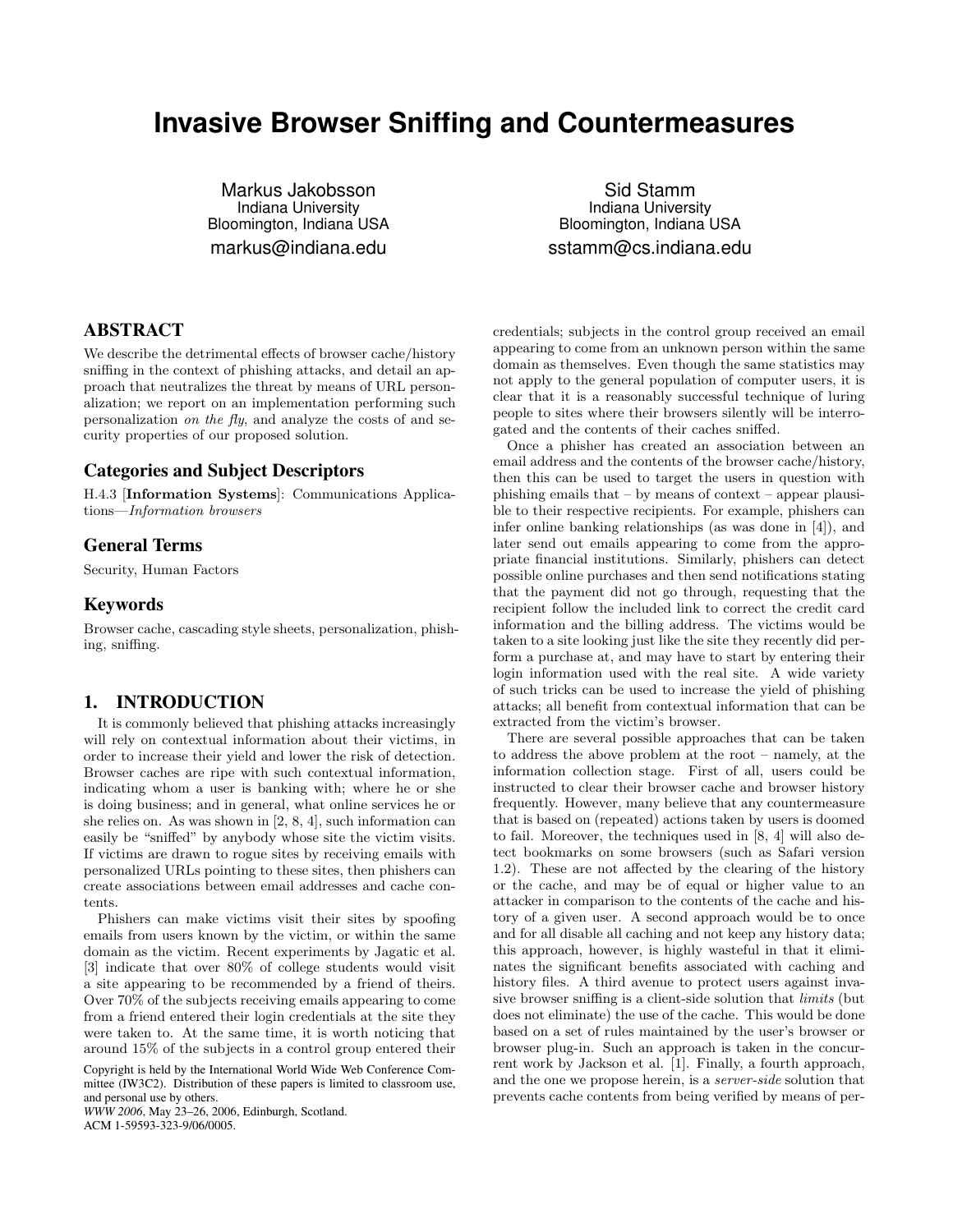sonalization. Our solution also allows such personalization to be performed by network proxies, such as Akamai.

It should be clear that client-side and server-side solutions not only address the problem from different angles, but also that these different approaches address slightly different versions of the problem. Namely, a client-side solution protects those users who have the appropriate protective software installed on their machines, while a server-side solution protect all users of a given service (but only against intrusions relating to their use of this service). The two are complimentary, in particular in that the server-side approach allows "blanket coverage" of large numbers of users that have not yet obtained client-side protection, while the client-side approach secures users in the face of potentially negligent service providers. Moreover, if a caching proxy is employed for a set of users within one organization, then this can be abused to reveal information about the behavioral patterns of users within the group even if these users were to employ client-side measures within their individual browsers; abuse of such information is stopped by a server-side solution, like the one we describe.

From a technical point of view, it is of interest to note that there are two very different ways in which one can hide the contents of a cache. According to a first approach, one makes it impossible to find references in the cache to a visited site, while according to a second approach, the cache is intentionally polluted with references to all sites of some class, thereby hiding the actual references to the visited sites among these. Our solution uses a combination of these two approaches: it makes it impossible to find references to all internal URLs (as well as all bookmarked URLs), while causing pollution of entrance URLs. Here, we use these terms to mean that an entrance URL corresponds to a URL a person would typically type to start accessing a site, while an internal URL is one that is accessed from an entrance URL by logging in, searching, or following links. For example, the URL http://test-run.com is an entrance URL since visitors are most likely to load that URL by typing it in or following a link from some other web site. The URL http://test-run.com/logout.jsp, however, is internal. This URL is far more interesting to a phisher than the entrance URL; knowing that a client  $C$  has been to this internal URL suggests that  $C$  logged out of the web site  $$ and thus must have logged in. Our solution will make it infeasible for an attacker to guess the internal URLs while also providing some obscurity for the entrance URLs.

*Outline.* We begin by reviewing the related work (section 2), after which we specify our goals (section 3). We then detail our solution and argue why it satisfies our security requirements (section 4). Finally, we report on practical details of a test implementation (section 5).

Preliminary numbers support our claims that the solution results in only a minimal overhead on the server side, and an almost unnoticeable overhead on the client side. Here, the former overhead is associated with computing one oneway function per client and session, and with a repeated mapping of URLs in all pages served. The latter overhead stems from a small number of "unnecessary" cache misses that may occur at the beginning of a new session. We provide evidence that our test implementation would scale well to large systems without resulting in a bottleneck – whether it is used as a server-side or proxy-side solution.

## 2. RELATED WORK

*Browser caches.* Caches are commonly used in various settings, both on a given computer, and within an entire network. One particular use of caches is for browsers, to avoid the repeated downloading of material that has been recently accessed. Browser caches typically reside on the individual computers, but the closely related caching proxies are also common; these reside on a local network to take advantage not only of repeated individual requests for data, but also of repeated requests within the group of users. The very goal of caching data is to avoid having to repeatedly fetch it; this results in significant speedups of activity – in the case of browser caches and caching proxies, these speedups result in higher apparent download speeds.

Felten and Schneider [2] described a timing-based attack that made it possible to determine (with some statistically quantifiable certainty) whether a given user had visited a given site or not – simply by determining the retrieval times of consecutive URL calls in a segment of HTTP code.

*Browser history.* In addition to having caches, common browsers also maintain a history file; this allows browsers to visually indicate previous browsing activity to their users, and permits users to backtrack through a sequence of sites he or she visited.

Securiteam [8] showed a history attack analogous to the timing attack described by Felten and Schneider. The history attack uses Cascading Style Sheets (CSS) to infer whether there is evidence of a given user having visited a given site or not. This is done by utilizing the :visited pseudoclass to determine whether a given site has been visited or not, and later to communicate this information by invoking calls to URLs associated with the different sites being detected; the data corresponding to these URLs is hosted by a computer controlled by the attacker, thereby allowing the attacker to determine whether a given site was visited or not. We note that it is not the domain that is detected, but whether the user has been to a given page or not; this has to match the queried site verbatim in order for a hit to occur. The same attack was recently re-crafted by Jakobsson et al. to show the impact of this vulnerability on phishing attacks; a demo is maintained at [4]. This demo illustrates how simple the attack is to perform and sniffs visitors' history in order to display one of the visitor's recently visited U.S. banking web sites.

*Context-Aware Phishing.* Browser-recon attacks can be used as a component of context-aware phishing [5], also known as spear phishing [6]. These are phishing attacks where the attacker uses some knowledge learned about each individual victim in order to fool more of his victims. (For a more complete view of the context-aware phishing problem, see [7].) For example, a visitor's history could be sniffed to determine which bank web site that specific visitor has loaded. The phisher's site in turn can be rendered with that specific bank's logo [4].

*A client-side solution.* In work concurrent with ours, Jackson et al. [1] have developed a client-side solution addressing the above-described problem. This works by making the browser follow a set of rules of when to force cache and his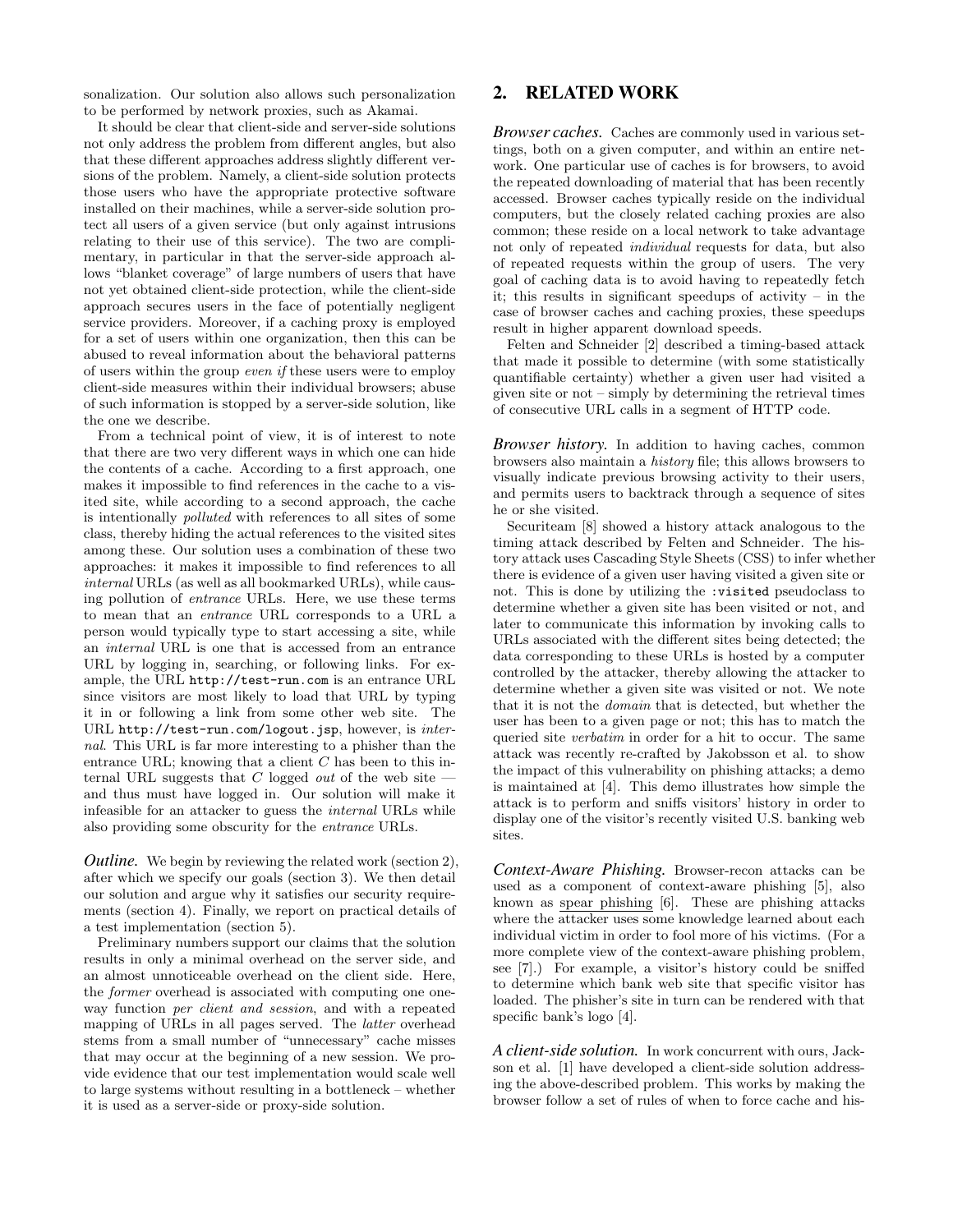tory misses – even if a hit could have been generated. This, in turn, hides the contents of the browser cache and history file to prying eyes. It does not, however, hide the contents of local cache proxies – unless these are also equipped with similar but in all likelihood more complex rule sets.

*Our server-side solution.* We approach such history attacks from the opposite side from Jackson et al. [1], and make URLs served by a service provider employing our solution infeasible to guess. Though similar techniques (where a unique random string is present in the URL) are employed by many web sites, usually this is used to prevent session replay and can be hard to weave these URLs through a complex web site. We provide a simple plug-in solution where a service provider can simply install a new server, or new software application on a server, and have a protected web site without further site development.

*Implementation issues.* We make use of the robots exclusion standard [9]. In this unofficial standard, parts of a server's file space is deemed as "off limits" to clients with specific User-Agent values. For example, a client may present a User-Agent value of:

"Mozilla/4.0 (compatible; MSIE 6.0; Windows NT 5.0)" indicating that the browser in use is IE 6.0. Additionally, the user-agent could be:

"Mozilla/5.0 (compatible; googlebot/2.1)"

indicating that Google's web crawler is viewing the site. Web servers can use the User-Agent value to hide portions of their site from web crawlers. We use the these techniques in a different manner. Namely, in conjunction with a whitelist approach, we use the robot exclusion standard to give certain privileges to pre-approved robot processes – the identities and privileges of these are part of a security policy of each individual site.

Our implementation may rely on either browser cookies or an HTTP header called referer (sic). Cookies are small amounts of data that a server can store on a client. These bits of data are sent from the server to client in HTTP headers – content that is not displayed. When a client requests a document from a server  $S$ , it sends along with the request any information stored in cookies by S. This transfer is automatic, and so using cookies has negligible overhead. The HTTP-Referer header is an optional piece of information sent to a server by a client's browser. The value (if any) indicates where the client obtained the address for the requested document. In essence it is the location of the link that the client clicked. If a client either types in a URL or uses a bookmark, no value for HTTP-Referer is sent.

## 3. GOALS

*Informal goal specification.* Our goals are to make the fullest possible use of both browser caches and browser histories, without allowing third parties to determine the contents of the cache/history. We refer to such actions as sniffing. More in detail, our goals are:

1. A service provider  $\mathcal{SP}$  should be able to prevent any sniffing of any data related to any of their clients, for data obtained from  $\mathcal{SP}$ , or referenced in documents served by  $\mathcal{SP}$ . This should hold even if the distribution of data is performed using network proxies. Here, we only consider sniffing of browsers of users not controlled by the adversary, as establishing control over a machine is a much more invasive attack, requiring a stronger effort.

- 2. The above requirement should hold even if caching proxies are used. Moreover, the requirement must hold even if the adversary controls one or more user machines within a group of users sharing a caching proxy.
- 3. Search engines must retain the ability to find data served by  $\mathcal{S}P$  in the face of the augmentations performed to avoid sniffing; the search engines should not have to be aware of whether a given  $\mathcal{SP}$  deploys our proposed solution or not, nor should they have to be augmented to continue to function as before.

*Intuition.* We achieve our goals using two techniques. First and foremost, we use a customization technique for URLs, in which each URL is "extended" using either a temporary or long-term pseudonym (discussed in Section 4.1). This prevents a third party from being able to interrogate the browser cache/history of a user having received customized data, given that all known techniques to do so require knowledge of the exact file name being queried for. A second technique is what we refer to as cache pollution; this allows a site to prevent meaningful information from being inferred from a cache by having spurious data entered.

One particularly aggressive attack (depicted in Figure 1) that we need to be concerned with is one in which the attacker obtains a valid pseudonym from the server, and then tricks a victim to use this pseudonym (e.g., by posing as the service provider in question.) Thus, the attacker would potentially know the pseudonym extension of URLs for his victim, and would therefore also be able to query the browser of the victim for what it has downloaded.

*Hiding vs. obfuscating.* As mentioned before, we will hide references to internal URLs and bookmarked URLs, and obfuscate references entrance URLs. The hiding of references will be done using a method that customizes URLs using pseudonyms that cannot be anticipated by a third party, while the obfuscation is done by polluting: adding references to all other entrance URLs in a given set of URLs. This set is referred to as the anonymity set.

*Formal goal specification.* Let S be a server, or a proxy acting on behalf of a server; here, S responds to requests according to some policy  $\pi_S$ . Further, let C be a client; here, C is associated with one user account, and one browser. The browser, in turn, is associated with a state  $\sigma_C$ , where the state consists of different categories (such as cache and history), and for each category of the state, a set of URLs or other identifiers is stored. Furthermore, we let P be a caching proxy associated with a set of clients  $\mathcal{C}, C \in \mathcal{C}$ , and  $\sigma_P$  be the state of P; we let that be organized<sup>1</sup> into segments

<sup>&</sup>lt;sup>1</sup>This organization is assumed simply for denotational simplicity, and does not have to be performed in an actual implementation.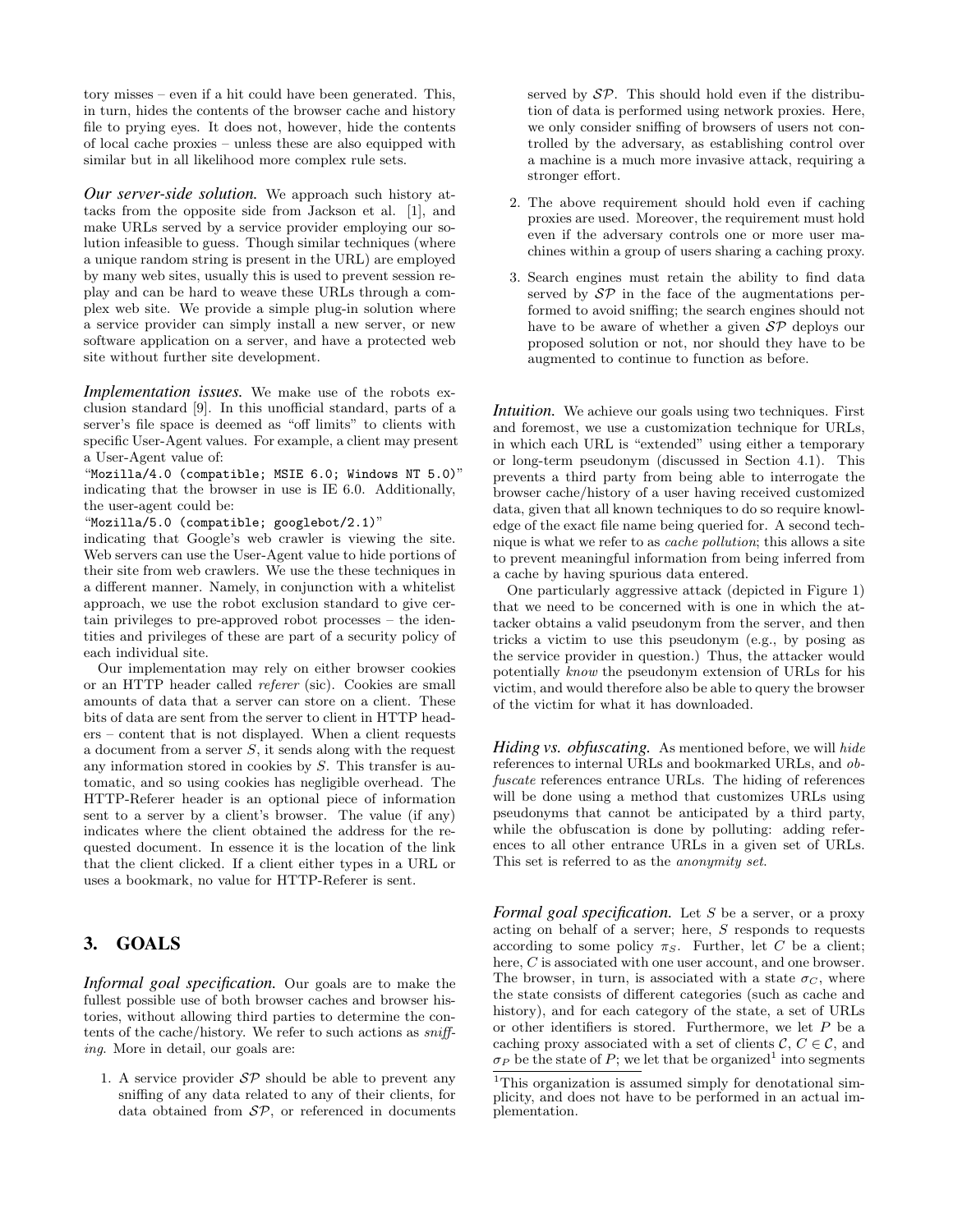

Figure 1: An attack in which A obtains a valid pseudonym  $p$  from the translator  $S_T$  of a site S with back-end  $S_B$ , and coerces a client  $C$  to attempt to use  $p$  for his next session. This is performed with the goal of being able to query C's history/cache files for what pages within the corresponding domain that C visited. Our solution disables such an attack.

 $\sigma_{Pi}$ , each one of which corresponds to a client  $i \in \mathcal{C}$ . These segments, in turn, are each structured in the same manner as  $\sigma_C$  is organized. When C retrieves data corresponding to some URL  $x$  from a document served by  $S$ , then  $x$  is entered in both  $\sigma_C$  and  $\sigma_{PC}$  (see Figure 2; contents of  $\sigma_C$  and  $\sigma_{PC}$ are deleted according to some set of rules that are not of importance herein. We let  $HIT_C(x)$  be a predicate that is true if and only if  $\sigma_C$  or  $\sigma_{PC}$  contains x. We say that S and x are associated if documents served by S contain references to x; we note that this allows x to be maintained by a server other than  $S$ . Further, we say that an entrance  $S$  is  $n$ indicated by  $x$  if there are at least  $n$  independent domains with entrances associated with  $x$ . (Thus,  $n$  corresponds to the size of the anonymity set of  $S$ .)

We let A be an adversary controlling any member of  $\mathcal C$ but  $C$ , and interacting with both  $S$  and  $C$  some polynomial number of times in the length of a security parameter k. When interacting with  $S$ ,  $A$  may post arbitrary requests  $x$ and observe the responses; when interacting with  $C$ , it may send any document  $X$  to  $C$ , forcing  $C$  to attempt to resolve this by performing the associated queries. Here,  $X$  may contain any polynomial number of URLs  $x_j$  of A's choice. A first goal of A is to output a pair  $(S, x)$  such that  $HTT_C(x)$ is true, and where  $x$  and  $S$  are associated. A second goal of A is to output a pair  $(S, x)$  such that  $HTT_C(x)$  is true, and where  $S$  is *n*-indicated by  $x$ .

We say that  $\pi_S$  is *perfectly* privacy-preserving if A will not attain the first goal but with a negligible probability in the length of the security parameter  $k$ ; the probability is taken over the random coin tosses made by  $A, S, P$  and  $C$ . Similarly, we say that  $\pi_S$  is n privacy-preserving if A will not attain the second goal but with a negligible probability.

Furthermore, we let  $E$  be a search engine; this is allowed to interact with  $C$  some polynomial number of times in  $k$ .



Figure 2: Formalization of a server  $S$ , caching proxy P, client C, attacker A, and attack message  $\Phi$  (that is sent either through the proxy or directly to  $C$ ). A controls many members of  $\mathcal{C}$ , allowing it – in a worst case scenario – to generate and coordinate the requests from these members. This allows the attacker to determine what components of the caching proxy  $P$  are likely to be associated with  $C$ .

For each interaction,  $E$  may post an arbitrary request  $x$  and observe the response. The strategy used by  $E$  is independent of  $\pi_S$ , i.e., E is oblivious of the policy used by S to respond to requests. Thereafter,  $E$  receives a query  $q$  from  $C$ , and has to output a response. We say that  $\pi_S$  is searchable if and only if  $E$  can generate a valid response  $x$  to the query, where  $x$  is considered valid if and only if it can be successfully resolved by S.

In the next section, we describe a solution that corresponds to a policy  $\pi_S$  that is searchable, and which is perfectly privacy-preserving with respect to internal URLs and bookmarked URLs, and n-privacy-preserving with respect to entrance URLs, for a value n corresponding to the maximum anonymity set of the service offered.

#### 4. A SERVER-SIDE SOLUTION

At the heart of our solution is a filter associated with a server whose resources and users are to be protected. Similar to how middleware is used to filter calls between application layer and lower-level layers, our proposed filter modifies communication between users/browsers and servers – whether the servers are the actual originators of information, or simply act on behalf of these, as is the case for network proxies.

When interacting with a client (in the form of a web browser), the filter customizes the names of all files (and the corresponding links) in a manner that is unique for the session, and which cannot be anticipated by a third party. Thus, such a third party is unable to verify the contents of the cache/history of a chosen victim; this can only be done by somebody with knowledge of the name of the visited pages.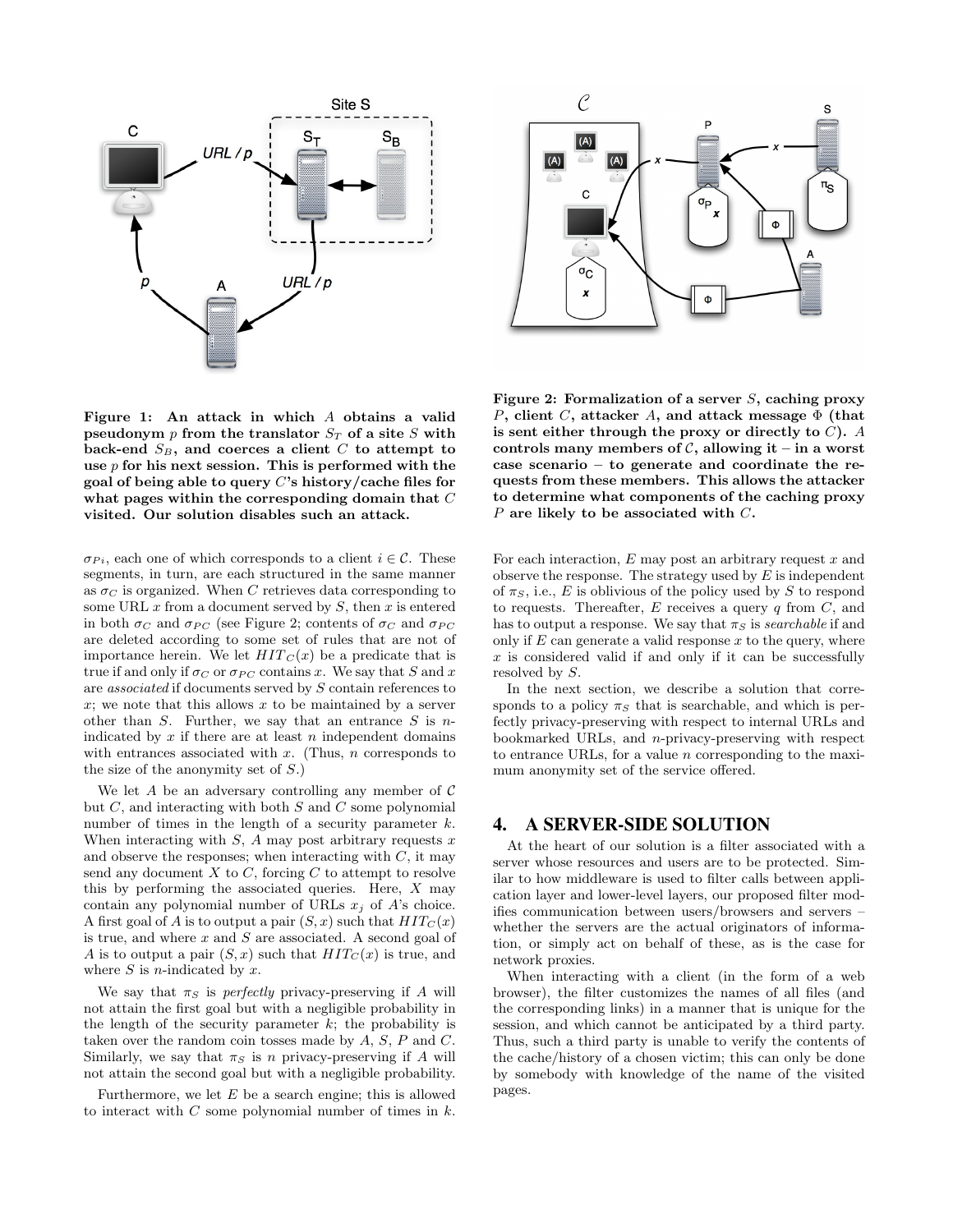## 4.1 Pseudonyms

*Establishing a pseudonym.* When a client first visits a site protected by our translator, he accesses an entrance such as the index page. The translator catches this request's absence of personalization, and thus generates a pseudonym extension for the client.

Pseudonyms and temporary pseudonyms are selected from a sufficiently large space, e.g., of 64-128 bits length. Temporary pseudonyms includes redundancy, allowing verification of validity by parties who know the appropriate secret key; pseudonyms do not need such redundancy, but can be verified to be valid using techniques to be detailed below.

Pseudonyms are generated pseudorandomly each time any visitor starts browsing at a web site. Once a pseudonym has been established, the requested page is sent to the client using the translation methods described next.

*Using a pseudonym.* All the links, form URLs, and image references on translated pages (those sent to the client through the translator) are modified in two ways. First, any occurrence of the server's domain is changed to that of the translator<sup>2</sup>. This way requests will go to the translator, instead of the server. Second, a querystring-style argument is added to the URLs served by the translator (for the server). This makes all the links on a page look different depending on who and when the site is visited.

*Pseudonym validity check.* If an attacker A were able to first obtain valid pseudonyms from a site S, and later were able to convince a victim client  $C$  to use these same pseudonyms with  $S$ , then this would allow  $A$  to successfully determine what pages of S that C requested. To avoid such an attack, we need to authenticate pseudonyms, which can be done as follows:

- 1. Cookies: A cookie (which is accessible to only the client and the protected server) can be established on the client C when a pseudonym is first established for C. The cookie value could include the value of the pseudonym. Later, if the pseudonym used in a requested URL is found to match the cookie of the corresponding client  $C$ , then the pseudonym is considered valid. Traditional cookies as well as cache cookies (see, e.g., [2, 8]) may be used for this purpose.
- 2. HTTP-Referer: The HTTP-Referer (sic) header in a client's request contains the location of a referring page: in essence, this is the page on which a followed link was housed. If the referrer is a URL on the site associated with the server  $S$ , then the pseudonym is considered valid.
- 3. Message Authentication Codes: Temporary pseudonyms may be authenticated using message authentication codes, where the key in question is shared by the referring site and the site S. Such pseudonyms may consist of a counter and the MAC on the counter, and would be found valid if and only if the MAC on the counter is valid.

A site may use more than one type of pseudonym authentication, e.g., to avoid replacing pseudonyms for users who have disabled cookies or who do not provide appropriate HTTPreferrers (but not both.) It is a policy matter to determine what to do if a pseudonym or temporary pseudonym cannot be established to be valid. One possible approach is to refuse the connection, and another is to replace the invalid pseudonym with a freshly generated pseudonym. (We note that the unnecessary replacement of pseudonyms does not constitute a security vulnerability, but merely subverts the usefulness of the client's cache.)

HTTP-Referer is an optional header field. Most modern browsers provide it (IE, Mozilla, Firefox, Safari) but it will not necessarily be present in case of a bookmark or manually typed in link. This means that the referer will be within server S's domain if the link that was clicked appeared on an one of the pages served by S. This lets us determine whether we can skip the pseudonym generation phase. Thus, one approach to determine the validity of a pseudonym may be as follows:

- $S$  looks for an HTTP referer header. If the referer is from S's domain, the associated pseudonym is considered valid.
- Otherwise, S checks for the proper pseudonym cookie. If it's there and the cookie's value matches the pseudonym given, then the associated pseudonym is considered valid.
- Otherwise, disallow access with the given pseudonym to prevent the related URL from entering C's cache or history.

*Robot policies.* The same policies do not necessarily apply to robots and to clients representing human users. In particular, when interacting with a robot [9] (or agent), then one may do not want to customize names of files and links, or customize them using pseudonyms that will be replaced when they are used.

Namely, one could – using a whitelist approach – allow certain types of robot processes to obtain data that is not pseudonymized; an example of a process with such permission would be a crawler for a search engine. As an alternative, any search engine may be served data that is customized using temporary pseudonyms – these will be replaced with a fresh pseudonym each time they are accessed. All other processes are served URLs with pseudo-randomly chosen (and then static) pseudonym, where the exact choice of pseudonym is not possible to anticipate for a third party.

More in particular, if there is a privacy agreement between the server  $S$  and the search engine  $E$ , then  $S$  may allow  $E$ to index its site in a non-customized state; upon generating responses to queries, E would customize the corresponding URLs using pseudo-randomly selected pseudonyms. These can be selected in a manner that allows S to detect that they were externally generated, allowing S to immediately replace them with freshly generated pseudonyms. In the absence of such arrangements, the indexed site may serve the search engine URLs with temporary pseudonyms (generated and authenticated by itself) instead of non-customized URLs or URLs with (non-temporary) pseudonyms. Note that in this case we have that all users receiving a URL with a temporary pseudonym from the search engine would

<sup>2</sup>The requested domain can be that which is normally associated with the service, while the translated domain is an internal address. It would be transparent to users whether the translator is part of the server or not.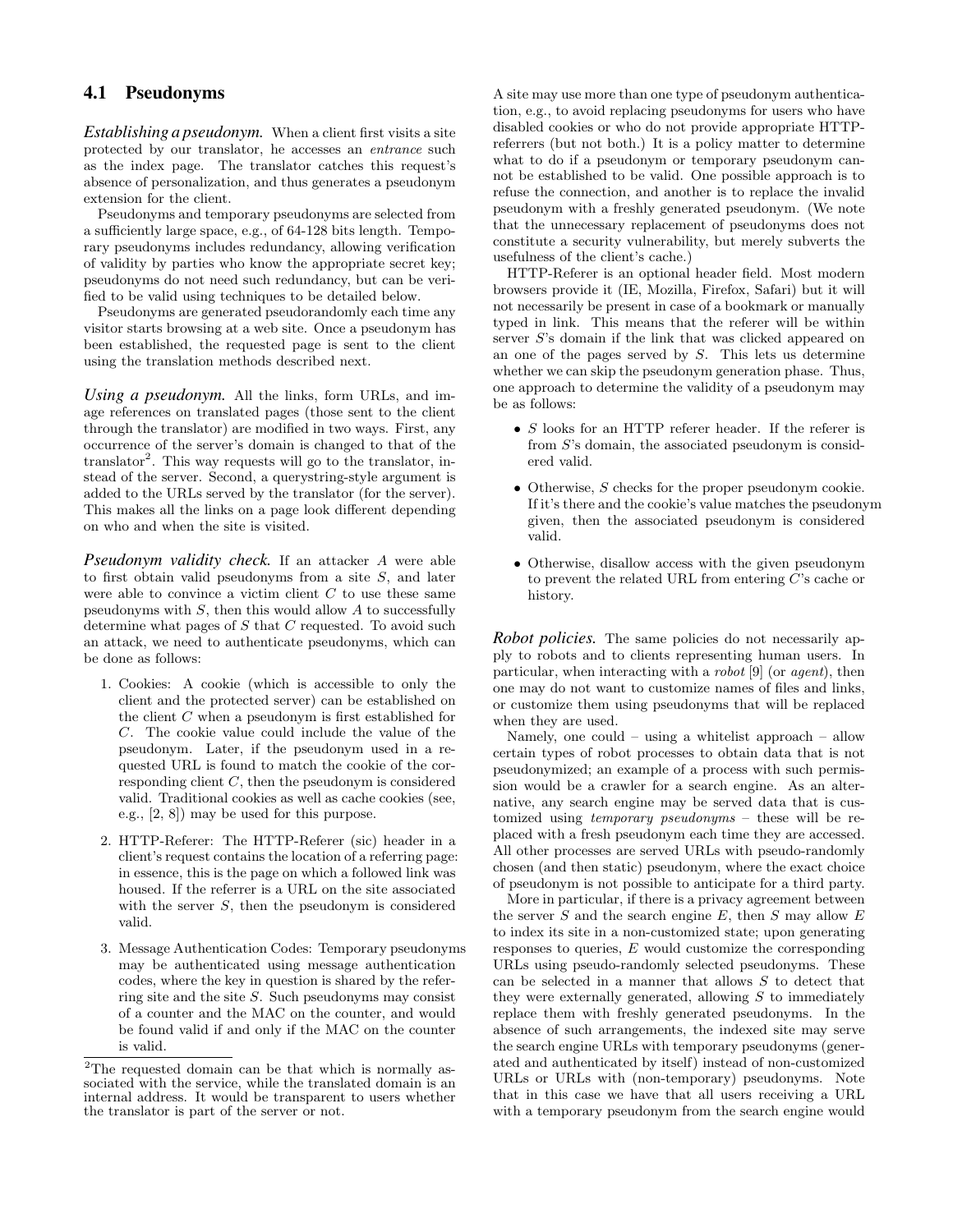receive the same pseudonym. This corresponds to a degradation of privacy in comparison to the situation in which there is an arrangement between the search engine and the indexed site, but an improvement compared to a situation in which non-customized URLs are served by the search engine. We note that in either case, we have that the search engine does is unable to determine what internal pages on an indexed site a referred user has visited.

The case in which a *client-side* robot is accessing data corresponds to another interesting situation. Such a robot will *not* alter the browser history of the client (assuming it is not part of the browser), but will impact the client cache. Thus, such robots should be not be excepted from customization, and should be treated in the same way as search engines without privacy arrangements, as described above.

In the implementation section, we describe these (serverside) policies in greater detail. We also note that these issues are orthogonal to the issue of how robots are handled on a given site, were our security enhancement not to be deployed. In other words, at some sites, where robots are not permitted whatsoever, the issue of when to perform personalization (and when not to) becomes moot.

*Pollution policy.* A client C can arrive at a web site through four means: typing in the URL, following a bookmark, following a link from a search engine, and by following a link from an external site. A bookmark may contain a pseudonym established by S, and so already the URL entered into the C's history (and cache) will be privacy-preserving. When a server's S obtains a request for an entrance URL not containing a valid pseudonym,  $S$  must pollute the cache of  $C$  in a way such that analysis of C's state will not make it clear which site was the intended target.

When C's cache is polluted, the entries must be either chosen at random or be a list sites that all provide the same pollutants. Say when Alice accesses S, her cache is polluted with sites  $X, Y$ , and  $Z$ . If these are the chosen pollutants each time, the presence of these three sites in Alice's cache is enough to determine that she has visited S. However, if all four sites  $S, X, Y$ , and  $Z$  pollute with the same list of sites, no such determination can be made.

If  $S$  cannot guarantee that all of the sites in its pollutants list will provide the same list, it must randomize which pollutants it provides. Taken from a large list of valid sites, a random set of pollutants essentially acts as a bulky pseudonym that preserves the privacy of  $C$  – which of these randomly provided sites was actually targeted cannot be determined by an attacker.

#### 4.2 Translation

*Off-site references*. The translator, in effect, begins acting as a proxy for the actual web server – but the web pages could contain references to off-site (external) images, such as advertisements. An attacker could still learn that a victim has been to a web site based on the external images or other resources that it loads, or even the URLs that are referenced by the web site. Because of this, the translator should also act as an intermediary to forward external references as well or forward the client to these sites through a standard redirection URL; many web sites such as Google's GMail employ a technique like this to anonymize the referring page.

It is important to note that the translator should not ever translate pages off-site pages; this could cause the translator software to start acting as an open proxy. The external URLs that it is allowed to serve should be a small number to prevent this.

Redirection may not be necessary, depending on the trust relationships between the external sites and the protected server, although for optimal privacy either redirection should be implemented or off-site images and URLs should be removed from *internal* pages. Assuming that redirection is implemented, the translator has to modify off-site URLs to redirect through itself, except in cases in which two domains collaborate and agree to pseudonyms set by the other, in which case we may consider them the same domain, for the purposes considered herein. This allows the opportunity to put a pseudonym in URLs that point to off-site data. This is also more work for the translator and could lead to serving unnecessary pages. Because of this, it is up to the administrator of the translator (and probably the owner of the server) to set a policy of what should be directed through the translator  $S_T$ . We refer to this as an off-site redirection policy. It is worth noting that many sites with a potential interest in our proposed measure (such as financial institutions) may never access external pages unless these belong to partners; such sites would therefore not require off-site redirection policies.

Similarly, a policy must be set to determine what types of files get translated by  $S_T$ . The scanned types should be set by an administrator and is called the data replacement policy.

*Example.* A client Alice navigates to a requested domain http://test-run.com (this site is what we previously described as  $S$ ) that is protected by a translator  $S_T$ . In this case, the translator is really what is located at that address, and the server is hidden to the public at an internal address  $(10.0.0.1 \text{ or } S_B)$  that only the translator can see. The  $S_T$ recognizes her User-Agent (provided in an HTTP header) as not being a robot, and so proceeds to preserve her privacy. A pseudonym is calculated for her (say, 38fa029f234fadc3) and then the  $S_T$  queries the actual server for the page. The translator receives a page described in Figure 4.2.

The translator notices the pseudonym on the end of the request, so it removes it, verifies that it is valid (e.g., using cookies or HTTP Referer), and then forwards the request to the server. When a response is given by the server, the translator re-translates the page (using the steps mentioned above) using the same pseudonym, which is obtained from the request.

#### 4.3 Translation Policies

*Offsite redirection policy.* Links to external sites are classified based on the sensitivity of the site. Which sites are redirected through the translator  $S_T$  should be carefully considered. Links to site a from the server's site should be redirected through  $S_T$  only if an attacker can deduce something about the relationship between  $C$  and  $S$  based on  $C$  visiting site a. This leads to a classification of external sites into two categories: safe and unsafe.

Distinguishing safe from unsafe sites can be difficult depending on the content and structure of the server's web site. Redirecting all URLs that are referenced from the domain of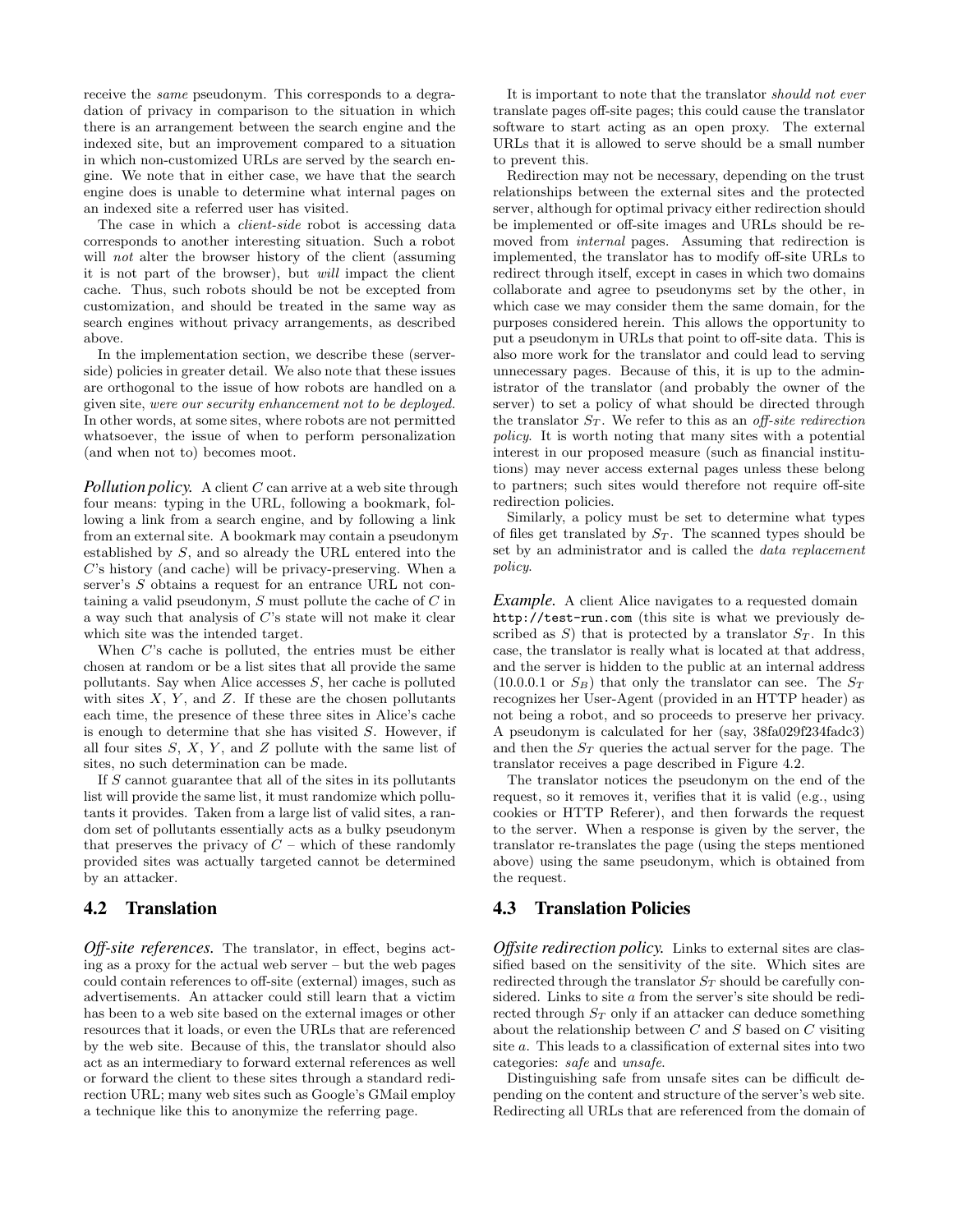```
<a href='http://www.google.com/'>Go to google</a>
<a href='http://10.0.0.1/login.jsp'>Log in</a>
<img src='/images/welcome.gif'>
The translator replaces any occurrences of the S_B's address with its own.
<a href='http://www.google.com/'>Go to google</a>
<a href='http://test-run.com /login.jsp'>Log in</a>
<img src='/images/welcome.gif'>
Then, based on S_T's off-site redirection policy, it changes any off-site (external) URLs to redirect through itself:
<a href='http://test-run.com/redir? www.google.com'> Go to google</a>
<a href='http://test-run.com/login.jsp'>Log in</a>
<img src='/images/welcome.gif'>
Next, it updates all on-site references to use the pseudonym. This makes all the URLs unique:
<a href='http://test-run.com/redir?www.google.com?38fa029f234fadc3 '> Go to google</a>
<a href='http://test-run.com/login.jsp?38fa029f234fadc3 '>Log in</a>
```
All these steps are of course performed in one round of processing, and are only separated herein for reasons of legibility. If Alice clicks the second link on the page (Log in) the following request is sent to the translator:

GET /login.jsp?38fa029f234fadc3

#### Figure 3: A sample translation of some URLs

S will ensure good privacy, but this places a larger burden on the translator. Servers that do not reference offsite URLs from "sensitive" portions of their site could minimize redirections while those that do should rely on the translator to privatize the clients' URLs.

<img src='/images/welcome.gif?38fa029f234fadc3 '>

*Data replacement policy.* URLs are present in more than just web pages: CSS style sheets, JavaScript files, and Java applets are a few. Although each of these files has the potential to affect a client's browser history, not all of them actually will. For example, an interactive plug-in based media file such as Macromedia Flash may incorporate links that direct users to other sites; a JPEG image, however most likely will not. These different types of data could be classified in the same manner: safe or unsafe. Then when the translator forwards data to the client, it will only search for and replace URLs in those files defined by the policy.

Since the types of data served by the back-end server  $S_B$ are controlled by its administrators (who are in charge of  $S_T$  as well), the data types that are translated can easily be set. The people in charge of S's content can ensure that sensitive URLs are only placed in certain types of files (such as HTML and CSS) – then the translator only has to process those files.

*Client robot distinction.* We note that the case in which a client-side robot (running on a client's computer) is accessing data is a special case. Such a robot will not alter the browser history of the client (assuming it is not part of the browser), but will impact the client cache. Thus, such robots should not be excepted from personalization. In the implementation section, we describe this (server-side) policy in greater detail.

### 4.4 Special Cases

- Akamai. It could prove more difficult to implement a translator for web sites that use a distributed content delivery system such as Akamai. There are two methods that could be used to adapt the translation technique: First, the service provider could offer the service to all customers – thus essentially building the option for the translation into their system. Second, the translator could be built into the web site being served. This technique does not require that the translation be separate from the content distribution – in fact, some web sites implement pseudonym-like behaviors in URLs for their session tracking needs.
- Shared/transfer pseudonyms. Following links without added pseudonyms causes the translator to pollute the cache. A better alternative may be that of shared pseudonyms (between sites with a trust relationship) or transfer pseudonyms (between collaborating sites without a trust relationship.) Namely, administrators of two translated web sites  $A$  and  $B$  could agree to pass clients back and forth using pseudonyms. This would remove the need for A to redirect links to B through A's translator, and likewise for B. If these pseudonyms are adopted at the receiving site, we refer to them as shared pseudonyms, while if they are replaced upon arrival, we refer to them as transfer pseudonyms. We note that the latter type of pseudonym would be chosen for the sole purpose of inter-domain transfers – the pseudonyms used within the referring site would not be used for transfers, as this would expose these pseudonym values to the site that is referred to.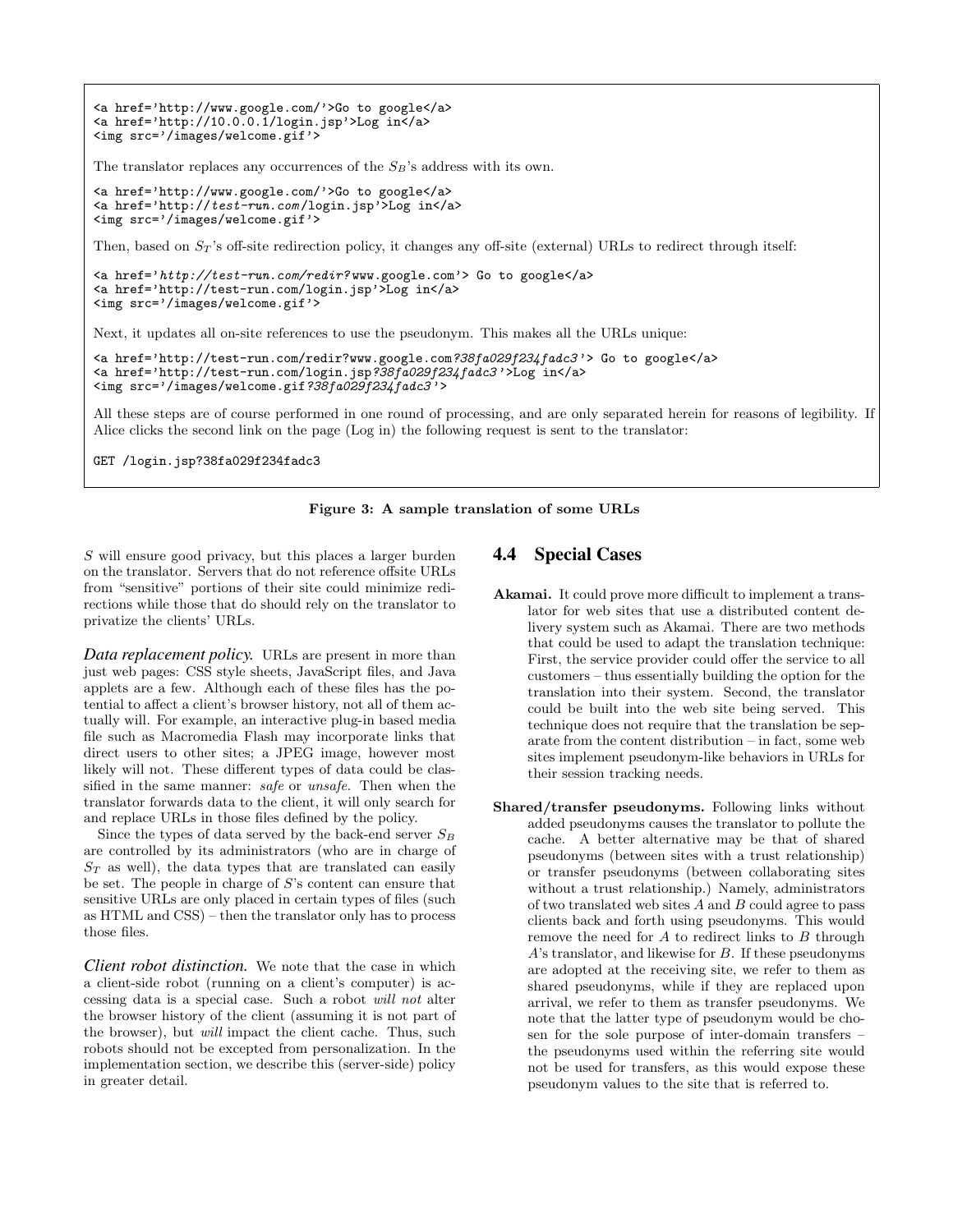Cache pollution reciprocity. A large group of site administrators could agree to pollute, with the same set of un-targeted URLs, caches of people who view their respective sites without a pseudonym. This removes the need to generate a random list of URLs to provide as pollutants and could speed up the pollution method. Additionally, such agreements could prevent possibly unsolicited traffic to each of these group-members' sites.

#### 4.5 Security Argument

Herein, we argue why our proposed solution satisfies the previously stated security requirements. This analysis is rather straight-forward, and only involves a few cases.

*Perfect privacy of internal pages.* Our solution does not expose pseudonyms associated with a given user/browser to third parties, except in the situation where temporary pseudonyms are used (this only exposes the fact that the user visited that very page) and where shared pseudonyms are used (in which case the referring site is trusted.) Further, a site replaces any pseudonyms not generated by itself or trusted collaborators. Thus, assuming no intentional disclosure of URLs by the user, and given the pseudo-random selection of pseudonyms, we have that the pseudonyms associated with a given user/browser can not be inferred by a third party. Similarly, it is not possible for a third party to cause a victim to use a pseudonym given to the server by the attacker, as this would cause the pseudonym to become invalid (which will be detected.) It follows that the solution offers perfect privacy of internal pages.

n*-privacy of entrance pages.* Assuming pollution of n entrance points from a set  $\mathcal X$  by any member of a set of domains corresponding to  $\mathcal{X}$ , we have that access of one of these entrance points cannot be distinguished from the access of another – from cache/history data alone – by a third party.

*Searchability.* We note that any search engine that is excepted from the customization of indexed pages (by means of techniques used in the robots exclusion standard) will be oblivious of the translation that is otherwise imposed on accesses, unless in agreement to apply temporary pseudonyms. Similarly, a search engine that is served already customized data will be able to remain oblivious of this, given that users will be given the same URLs, which will then be recustomized.

It is worth noting that while clients can easily manipulate the pseudonyms, there is no benefit associated with doing this, and what is more, it may have detrimental effects on the security of the client. Thus, we do not need to worry about such modifications since they are irrational.

## 5. IMPLEMENTATION DETAILS

We implemented a rough prototype translator to estimate ease of use as well as determine approximate efficiency and accuracy. Our translator was written as a Java application that sat between a client  $C$  and protected site  $S$ . The translator performed user-agent detection (for identifying robots); pseudonym generation and assignment; translation (as described in Section 4.2); and redirection of external (offsite) URLs. We placed the translator on a separate machine

from S in order to get an idea of the worst-case timing and interaction requirements, although they were on the same local network. The remote client was set up on the Internet outside that local network.

In an ideal situation, a web site could be augmented with a translator easily: the software serving the site is changed to serve data on the computer's loopback interface (127.0.0.1) instead of through the external network interface. Second, the translator is installed and listens on the external network interface and forwards to the server on the loopback interface. It seems to the outside world that nothing has changed: the translator now listens closest to the clients at the same address where the server listened before. Additionally, extensions to a web server may make implementing a translator very easy.<sup>3</sup>

#### 5.1 Pseudonyms and Translation

Pseudonyms were calculated in our prototype that use the java.security.SecureRandom pseudo-random-number generator to create a 64-bit random string in hexadecimal. Pseudonyms could easily be generated to any length using this method, but 64-bit was deemed adequate for our test.

A client sent requests to our prototype and the URL was scanned for an instance of the pseudonym. If the pseudonym was not present, it was generated for the client as described and then stored only until the response from the server was translated and sent back to the client.

Most of the parsing was done in the header of the HTTP requests and responses. We implemented a simple data replacement policy for our prototype: any value for User-Agent that was not "robot" or "wget" was assumed to be a human client. This allowed us to easily write a script using the command-line wget tool in order to pretend to be a robot. Any content would simply be served in basic proxy mode if the User-Agent was identified as one of these two.

Additionally, if the content type was not text/html, then the associated data in the data stream was simply forwarded back and forth between client and server in a basic proxy fashion. HTML data was intercepted and parsed to replace URLs in common context locations:

- Links (<a href=' $\langle URL \rangle$ '>...</a>)
- Media  $\langle \langle tag \rangle$  src=' $\langle URL \rangle$ '>)
- Forms (<form action=' $\langle URL \rangle$ '>)

More contexts could easily be added, as the prototype used Java regular expressions for search and replace.<sup>4</sup> The process of finding and replacing URLs is not very interesting because the owner of the translator most likely owns the server too and can customize the server's content to be "translatorfriendly" – easily parsed by a translator.

 $3$ The Apache web server can be extended with mod rewrite to rewrite requested URLs on the fly — with very little overhead. Using this in combination with another custom module (that would translate web pages) could provide a full-featured translator "proxy" without requiring a second server or web service program.

<sup>4</sup>Our prototype did not contain any optimizations because it was a simple proof-of-concept model and we wanted to calculate worst-case timings.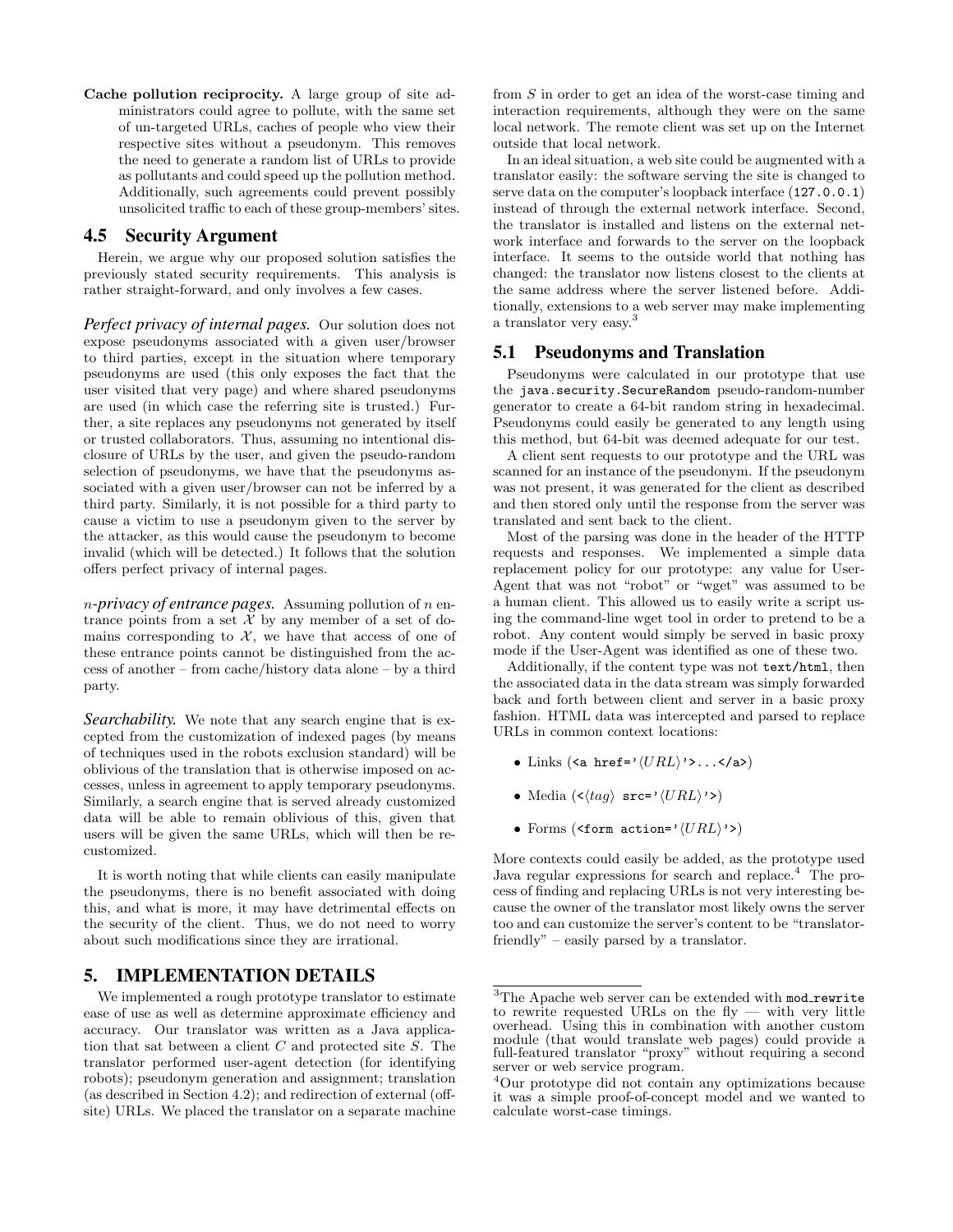*Redirection policy.* The prototype also implemented a very conservative redirection policy: for all pages  $p$  served by the web site hosted by the back-end server  $S_B$ , any external URLs on  $p$  were replaced with a redirection for  $p$  through  $S_T$ . Any pages q not served by  $S_B$  were not translated at all and simply forwarded; the URLs on q were left alone.

*Timing.* The prototype translator did not provide significant overhead when translating documents. Since only HTML documents were translated, the bulk of the content (images) were simply forwarded. Because of this, we did not include in our results the time taken to transfer any file other than HTML. Essentially our test web site served only HTML pages and no other content. Because of this, all content passing through the translator had to be translated. This situation represents the absolute worst case scenario for the translator. As a result, our data may be a conservative representation of the speed of a translator.

| Set up             | Avg.    | StdDev. | Min     | Max    |
|--------------------|---------|---------|---------|--------|
| No Translator      | 0.1882s | 0.0478s | 0.1171s | 1.243s |
| <b>Basic Proxy</b> | 0.2529s | 0.0971s | 0.1609s | 1.991s |
| Full Translation   | 0.2669s | 0.0885s | 0.1833s | 1.975s |

Table 1: Seconds delay in prototype translator

We measured the amount of time it took to completely send the client's request and receive the entire response. This was measured for eight differently sized HTML documents 1000 times each. We set up the client to only load single HTML pages as a conservative estimate – in reality fewer pages will be translated since many requests for images will be sent through the translator. Because of this we can conclude that the actual impact of the translator on a robust web-site will be less significant than our findings.



Figure 4: Confidence intervals for three tests based on our sample, the mean of any future tests will appear within the confidence intervals (boxes) shown above with a 95% probability. The lines show the range of our data (truncated at the top to emphasize the confidence intervals).



Figure 5: Cumulative distribution of our data. The vast majority of the results from each of the three test cases appears in a very short range of times, indicating cohesive results. Additionally, the delay for translation is only about 90ms more than for standard web traffic (with no translator).

Our data (Figures 4 and 5) shows that the translation of pages does not create noticeable overhead on top of what it takes for the translator to act as a basic proxy. Moreover, acting as a basic proxy creates so little overhead that delays in transmission via the Internet completely shadow any performance hit caused by our translator  $(Table 1)^5$ . We conclude that the use of a translator in the fashion we describe will not cause a major performance hit on a web site.

## 5.2 General Considerations

*Forwarding user-agent.* It is necessary that the User-Agent attribute of HTTP requests be forwarded from the translator to the server. This way the server is aware what type of end client is asking for content. Some of the server's pages may rely on this: perhaps serving different content to different browsers or platforms. If the User-Agent were not forwarded, the server would always see the agent of the translator and would not be able to tell anything about the end clients – so it is forwarded to maintain maximum flexibility.

*Cookies to be translated.* When a client sends cookies, it only sends the cookies to the server that set them. This means if the requested domain is not the same as the hidden domain (that is, the translator is running on a machine other than the protected server) then the translator will have to alter the domain of the cookies as they travel back and forth between the client and server (Figure 6). This is clearly unnecessary if the translator is simply another process running in the same domain as the privacy-preserving server – the domain does not have to change.

 $^5\mathrm{A}$  small quantity of outliers with much longer delays (more than four seconds) was removed from our data since it was most likely due to temporary delays in the Internet infrastructure.